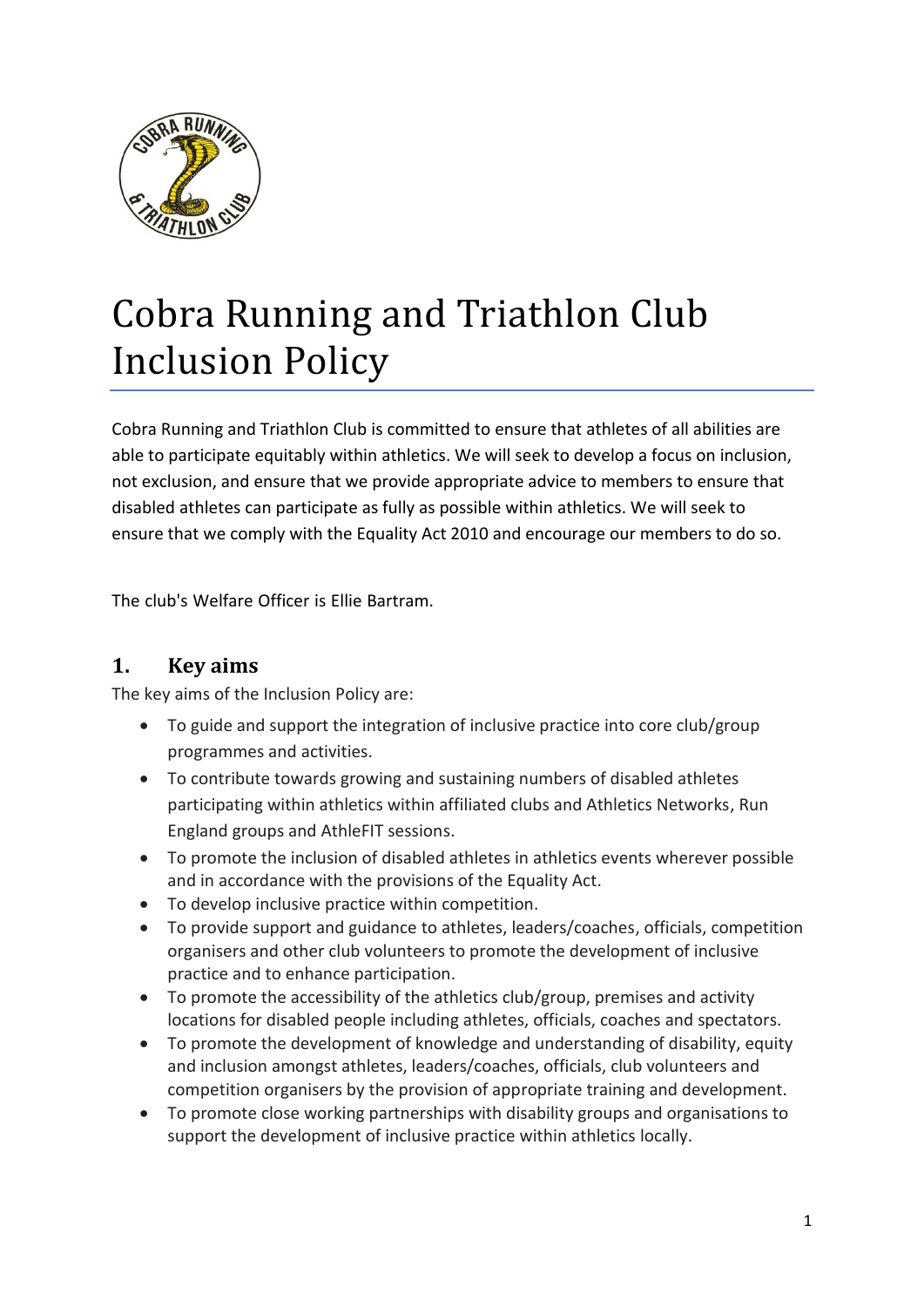# **2. The Equality Act 2010**

## **2.1 Definition of a disabled person**

The Equality Act ("the Act") defines a disabled person as someone who has a physical or mental impairment that has a substantial and long-term adverse effect on his or her ability to carry out normal day-to-day activities. For these purposes:

- Substantial means neither minor nor trivial;
- Long term means that the effect of the impairment has lasted or is likely to last for at least 12 months (there are special rules covering recurring or fluctuating conditions); and
- Normal day-to-day activities include everyday things like eating, washing, walking and going shopping.

People who have had an impairment in the past that meets this definition are also covered by the scope of the Act. There are additional provisions relating to people with progressive conditions.

## **2.2 The key provisions of the Act**

Under the Act it is unlawful:

- To discriminate against a disabled person because of their disability; and
- For any organisation or service provider to treat disabled people unfavourably because of something arising in consequence of their disability, unless such treatment can be justified (i.e. unless the treatment is a "proportionate means of achieving a legitimate aim").

Organisations and service providers must also make reasonable adjustments for disabled people in relation to both their service provision and any physical features of their premises to overcome physical barriers to access.

In relation to reasonable adjustments, the law requires that organisations and service providers make reasonable adjustments in anticipation that they will have disabled members/participants. Thus, an athletics club/group or race organiser cannot wait until a disabled athlete makes a request to join the club or enter a race before taking action. They should instead identify what reasonable adjustments should be made to enable disabled people to participate and should then set out a reasonable timescale for the implementation of those adjustments.

Furthermore, to comply with the Act, organisations, athletics clubs and race organisers must consider what reasonable adjustments may be necessary to ensure that their club/group or race is accessible for disabled people who may wish to participate as coaches, officials, volunteers and spectators as well as athletes.

# **3. Inclusive Practice**

The Inclusion Policy is not just about access to facilities but is intended to promote a change in attitudes and to improve opportunities for disabled people to participate in athletics. There are a number of measures that we will take to ensure that we are working under the guidance of the Policy and within the requirements of the Equality Act (2010).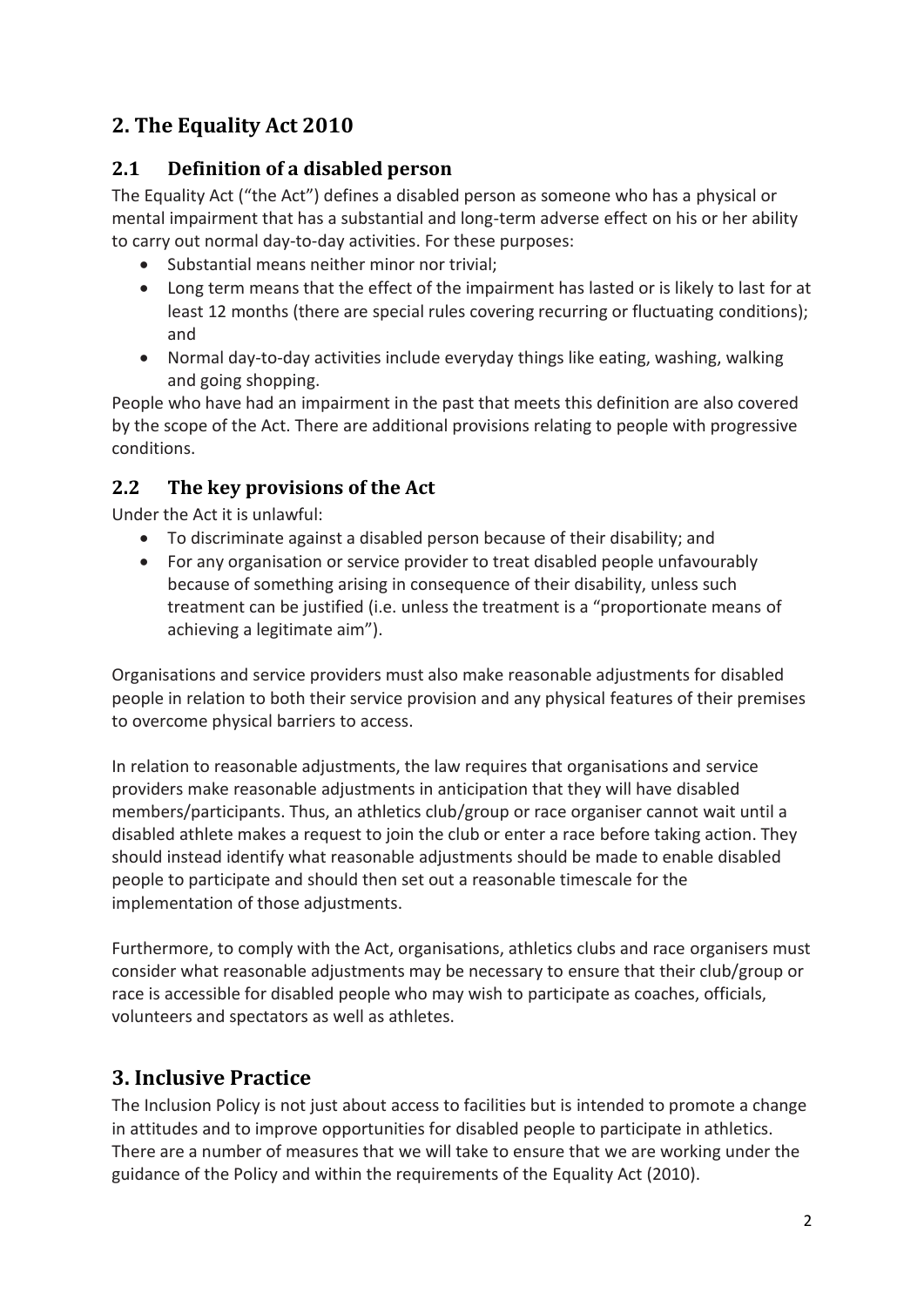## **3.1 We will provide a welcoming environment**

Establishing a positive and welcoming approach is one of the most effective ways of encouraging disabled people to participate.

- We will think positively about how we can include disabled people rather than focusing on potential barriers to participation.
- We will consider how athletics in general and the club/group/event are promoted. For example, by positively welcoming and encouraging participants from local disability organisations, by providing information in formats which are accessible to disabled people and by using appropriate imagery.
- Disabled people will be encouraged to contact us to discuss their needs and requirements to facilitate inclusion and we will ensure we consider what reasonable adjustments could be made to enable them to participate.
- We will develop the knowledge and understanding of key staff, club/group or event officials, coaches, leaders and other volunteers, of disability, equity and inclusive practice by providing appropriate guidance and training.

## **3.2 We will talk to disabled people**

- We will, so far as is reasonably possible, consult with relevant groups and with prospective disabled individuals about their needs and requirements.
- We will not make assumptions and will try to speak to disabled people about the reasonable adjustments they believe might be made to enable them to participate and to discuss how these could be made.
- If a risk assessment indicates that an event/activity might be unsafe for individuals with particular impairments we will where possible try and discuss with any disabled athletes wanting to participate.

## **3.3 We will provide access to facilities**

• We will undertake a review of the accessibility of facilities including car parking, toilets, changing facilities, access to buildings and other facilities and discuss with facility providers e.g. schools or Local Authorities about the provisions that they have in place to meet the requirements of the Equality Act (2010).

## **3.4 We will make reasonable adjustments**

- We will demonstrate that every effort has been made to enable disabled people to participate and that inclusion not exclusion has been the priority.
- If reasonable adjustments are required to make an event/activity accessible then we will make those reasonable adjustments. (By way of a general guide, an adjustment is thought unlikely to be reasonable if it is so drastic that it will change the nature of the whole event).
- Adjustments which require additional expense will still be deemed reasonable where the additional expense is relative to our resources. In these circumstances we will bear the additional expense.
- If we consider it is necessary to exclude a disabled person from participating in an event/activity we will ensure that we can justify this decision and any justification will be on the basis of fact, not assumptions, and will be supported by evidence such